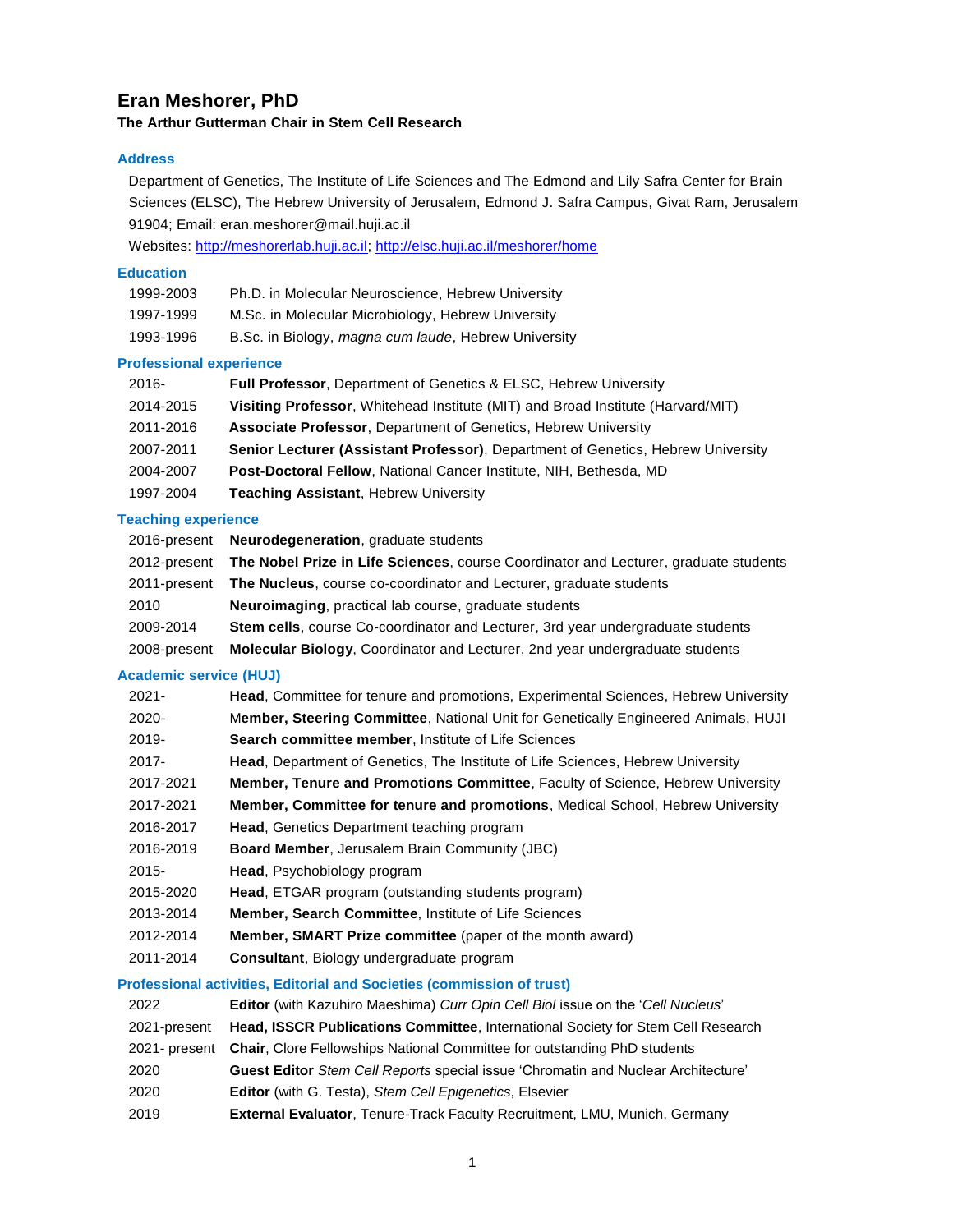- 2019-present **Tenure & promotion external evaluator**, both national and international
- 2018-2021 **Member, ISSCR Publication Committee**, International Society for Stem Cell Research
- 2018-2020 **Editorial Board Member**, *Cells*
- 2017- 2020 **Vice President**, ILANIT / FISEB
- 2017- 2018 **Council member,** UNESCO's International Cell Research Organization
- 2017-2020 **Board Member**, Jerusalem Brain Community
- 2017-2020 **Vice President**, FISEB
- 2016-2019 **Editorial Board Member**, *Systems Biomedicine*
- 2016-2019 **Reviewing committee member**, French ANR SVE6 ("genetics, genomics, bioinformatics and system biology"), Paris
- 2014-present **Board Member**, The Israel Genetics Society; The Israel Stem Cell Society (2016-);
- 2013-2015 **Associate Editor**, *Frontiers in Neuroscience*
- 2013 **Reviewing committee member**, European Union FP7 section on Stem Cells, Brussels
- 2012 **Editor** (with K. Plath), *The Cell Biology of Stem Cells*, Landes Bioscience / Springer
- 2012 **Reviewing committee member**, Research Council Romania ("Ideas: Complex Exploratory Research Projects"), Bucharest;
- 2010-present **Reviewing abstracts**, International Society for Stem Cell Research
- 2007- present **Reviewing papers for >70 journals**, incl. *Science*, *Nature*, *Cell*, *Nat Cell Biol*, *Nat Genet*, *Nat Struct Mol Biol*, *Nat Commun*, *Nat Rev Genet*, *PNAS*, *Dev Cell*, *Cell Stem Cell*, *Cell Rep*, *Stem Cells*, *Stem Cell Rev*, *eLife*, *PLoS Biol*, *PLoS Genet*, *PLoS One*, *Cell Res*, *Genes Dev*, *Aging Cell*, *Mol Syst Biol*, *Exp Cell Res*, *EMBO J*, *EMBO Rep*, *Mol Biol Cell*, *Mol Cell Biol*, *Nucleus*, *Nucleic Acids Res*, *Chromosoma*, *Epigenetics Chromatin*, *Sci Rep*, *J Cell Biol*, *J Cell Sci*, *Dev Biol*, *Front Neurosci*, *Front Mol Neurosci*, *Front Cell Neurosci*, *Genome Biol*, *Genome Med*, *Etc*..
- 2007- present **Reviewing grants**: European Research Council ERC advanced grants; EU FP7 programs; MRC (South Africa); AD society (UK), MRC (UK); Wellcome Trust (UK); GENOPAT (France), ANR (France), French National Research Agency, Atip-Avenir (France); Austrian Science Fund (Austria), Czech Science Foundation (Czech Republic), as well as all agencies in Israel.
- 2007-present **Member**, Israel Society for Microscopy
- 2007-present **Member,** International Society for Stem Cell Research
- 2007-present **Member,** Israel Society for Neuroscience
- 2007-present **Member,** Israel Society for Biochemistry and Molecular Biology (ISBMB)
- 2007-2010 **Managing Editor**, on-line encyclopedia *Frontiers in Bioscience*, section on Stem Cell Chromatin
- 2007- present **PhD committee member** of 35 students

#### **Awards and honors (selected)**

- 2020 John Templeton Foundation award (with L. Carmel)
- 2019 Gokhman *et al*. Cell 2019 won 1st People's Choice of [Science's breakthrough of 2019.](https://science.sciencemag.org/content/366/6472/1436)
- 2019 Gokhman *et al*. Cell 2019 was selected among the 12 scientific breakthroughs of 2019 by [Science magazine](https://www.sciencemag.org/news/2019/11/choose-your-2019-breakthrough-year)
- 2019 Gokhman *et al*. Cell 2019 was selected among the 10 top stories of the year by [Science News](https://www.sciencenews.org/2019top10)
- 2018 Coordinator, Marie Curie ITN Project award ('*EpiSyStem*')
- 2016 Gold Medal Award from the 1st Faculty of Medicine, Charles University, Prague, Czech Republic
- 2016 Named the Arthur Gutterman Chair in Stem Cell Research
- 2015 Vigevani Research Prize, Israel-Italy (with Prof. Giuseppe Testa, Milano)
- 2014 Top ten discoveries of 2014, Archaeology magazine (Gokhman et al., *Science*)
- 2013 Zelman Cowen Award for Biomedical Research, Hebrew University and University of Sydney
- 2012 Associate PI, *EpiGeneSys* (EU FP7 consortium)
- 2012 Hestrin Prize for an outstanding young researcher, Israel Society for Biochemistry and Molecular Biology
- 2012 Klachky Prize for the advancement of science, Hebrew University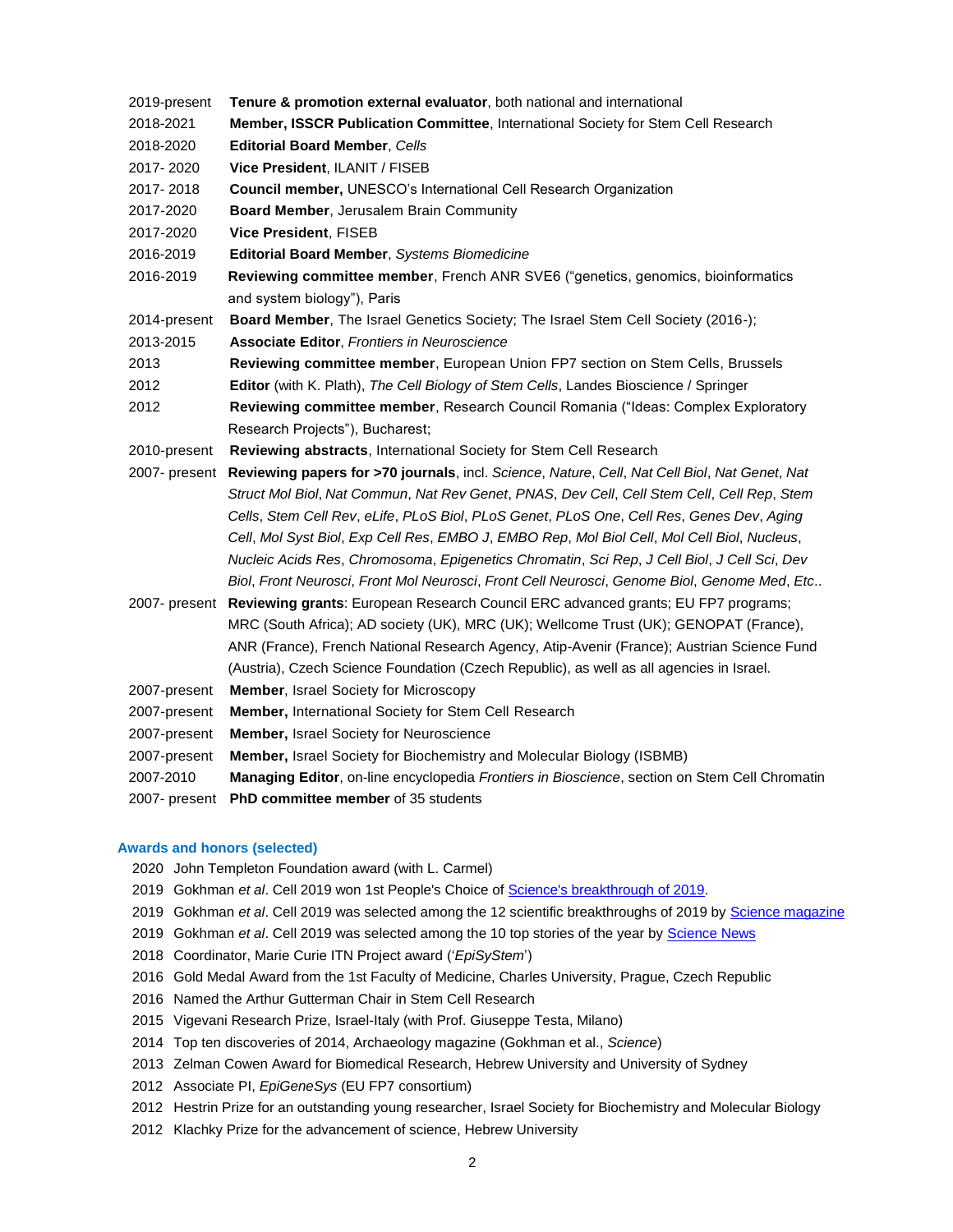- 2011 ERC starting grant award
- 2011 Excellence in teaching award, Life Sciences, Hebrew University
- 2010 Elkes Award from the National Institute for Psychobiology in Israel
- 2010 Excellence in teaching award, Woods Hole course on stem cells and regenerative medicine
- 2010 Associate PI, *EuroSyStem* (EU FP7 consortium)
- 2009 The Farkash Prize for Life Sciences, Hebrew University
- 2008 The Joseph H. and Belle R. Braun Senior Lectureship in life sciences, Hebrew University
- 2008 The Rom prize in genetics, Hebrew University
- 2007 Alon Fellowship for new faculty from the Israeli Council for Higher Education
- 2006 Fellows Award (FARE) in recognition of excellence in biomedical research, NIH
- 2005 *Lilly-Molecular Psychiatry* Award for most original significant research for 2005 (Meshorer et al., 2005)
- 2004 Golda Meir Fellow, Hebrew University
- 2003 The Israel Society for Biochemistry and Molecular Biology (ISBMB) Teva national prize for outstanding PhD

# **Research grants (expired)**

- 2017-2020 **MOST-DKFZ German-Israel collaboration** "The role of ATRX in glioblastoma" €117,000 (Role: co-PI, with Karsten Rippe)
- 2016-2018 **TEVA-NNE** "A drug-screening platform for Huntington's and Fragile-X diseases" \$200,000 (Role: co-PI, with N. Benvenisty)
- 2015-2020 **FET-OPEN** "*CellViewer*: super-resolution systems microscopy to assess pluripotency" €800,000 (Role: co-PI, with P. Cosma, M. Lakadamyali)
- 2015-2017 **ERC Proof of Concept (PoC) grant** "An antibody microarray for histone modifications" €150,000 (Role: PI)
- 2015-2016 **ISF-Broad** "Defining a glioblastoma stem cell: from chromatin dynamics to cell conversion" \$100,000 (Role: co-PI, with B. Bernstein)
- 2013-2016 **BIKURA ISF personal grant** "Reconstructing the Neandertal epigenome" \$150,000 (Role co-PI, with Liran Carmel)
- 2013-2016 **Ministry of Science Tashtiot grant** "Israel Center for induced pluripotent stem cell technologies" \$150,000 (Role: co-PI with H. Soreq, N. Benvenisty and B. Reubinoff)
- 2012-2016 **Israel Science Foundation** "Novel non-coding RNAs in embryonic stem cells" \$225,000 (Role: PI)
- 2012-2016 **ISF-Morasha** "Mechanism of reprogramming human models for neurodegenerative disorders" \$150,000 (Role: co-PI, with Nissim Benvenisty)
- 2012-2015 **Israel-Japan collaboration grant**: "Chromatin structure and dynamics in the CNS" \$150,000 (Role: co-PI, with Takumi Takizawa)
- 2011-2016 **ERC** "*ExprES*: Chromatin and transcription in ESCs: from single cells to genome-wide views" €1,500,000 (Role: PI)
- 2011-2015 **Human Frontiers Science Program** "The birth of the circadian clock" \$300,000 (Role: co-PI, with Aviv Regev and Sebastian Kadener)
- 2011-2014 **DKFZ-MOST** "Chromatin and epigenetics in pluripotent and tumor initiating cells" €117,000 (Role: co-PI, with Karsten Rippe)
- 2011-2013 **Israel-Italy** collaboration grant: "Senescence of stem cells and Rett Syndrome" \$80,000 (Role: co-PI, with Umberto Galderisi)
- 2011-2013 **Abisch-Frenkel Fund** "Genome-wide and single cell alternative splicing in ES cell differentiation" \$90,000 (Role: PI)
- 2011 **ISF equipment**: Fluorescence Activated Cell Sorter (FACS)
	- \$150,000 (Role: co-PI, with Nissim Benvenisty and Koby Nahmias)
- 2010-2012 **Israel Psychobiology Center** "Chromatin-related transcriptional memory in the mammalian brain" \$80,000 (Role: PI)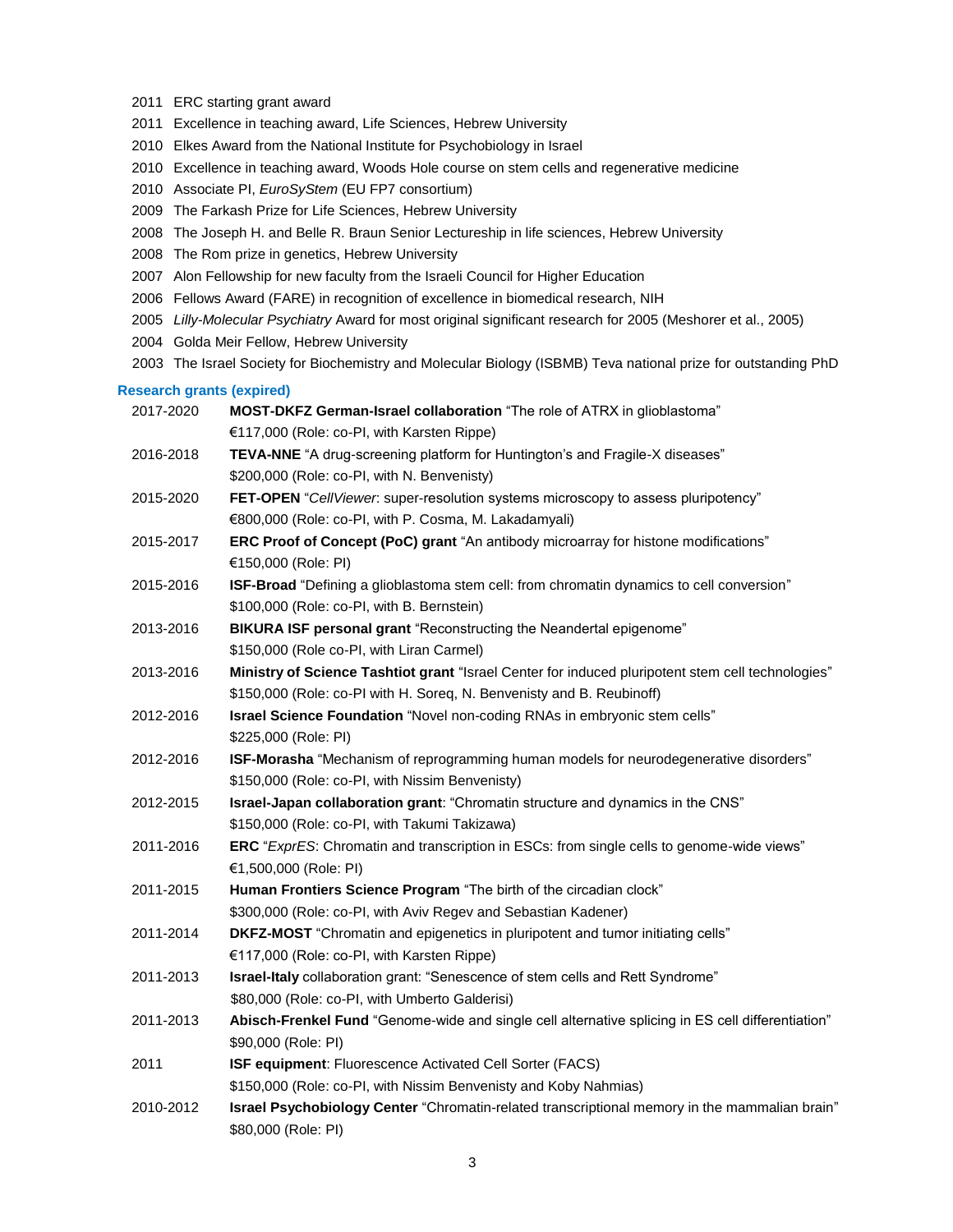- 2010-2012 **Israel Cancer Research Foundation** "Chromatin in embryonic and cancer stem cells" \$60,000 (Role: PI)
- 2010-2012 **Israel Ministry of Health** "Pluripotent stem cells for Machado Joseph Disease" \$85,000 (Role: PI)
- 2010-2011 **The applicative grant of the Hebrew University** "Improving reprogramming" \$40,000 (Role: PI)
- 2009-2013 *Nucleosome4D*: FP7-PEOPLE, Marie Curie Initial Training Network (ITN) €150,000 (Role: co-PI). The network funds an ER or ESR in each participating lab.
- 2009-2012 **ISF-Morasha** "Human pluripotent stem cells for neurodegenerative diseases" \$150,000 (Role: co-PI, with Nissim Benvenisty)
- 2009-2012 **The Center for Complexity Science** "Alternative splicing in ES cell differentiation" (\$150,000; Role: PI). **Funding lost due to the collapse of the Horowitz fund**
- 2007-2011 **Marie Curie IRG** reintegration grant "Live imaging of nuclear dynamics in ES cells" €100,000 (Role: PI)
- 2007-2010 **Israel Science Foundation** personal grant "Identification of chromatin proteins in ES cells" \$150,000 (Role: PI)

#### **Research grants (active)**

| 2022-2026 | <b>ISF Personalized Medicine</b> "Modelling and defining personalized therapies of neurological        |
|-----------|--------------------------------------------------------------------------------------------------------|
|           | disorders using human pluripotent stem cells"                                                          |
|           | \$220,000 (Role: co-PI, with Nissim Benvenisty; Shulamit Levenberg; Ohad Birk)                         |
| 2021-2024 | <b>Israel Cancer Research Fund (ICRF)</b> "Histone turnover in glioblastoma"                           |
|           | \$180,000 (Role: PI)                                                                                   |
| 2020-2023 | <b>John Templeton Foundation</b> "The (epi)genetic basis of the modern human brain evolution"          |
|           | \$750,000 (Role: co-PI, with Liran Carmel)                                                             |
| 2018-2023 | <b>EU Marie Curie ITN network "EpiSyStem"</b>                                                          |
|           | €525,000 (Role: Coordinator; PI)                                                                       |
| 2017-2022 | <b>Israel Science Foundation (ISF)</b> "Chromatin regulators of pluripotent stem cell differentiation" |
|           | \$500,000 (Role: PI)                                                                                   |

# **Student supervision**

# **Administrator**

2011-present Yael Riback (best employee award, 2018)

## **Research Associates**

- 2007-present Dr. Malka Nissim-Rafinia (best employee award, 2013)
- 2013-present Dr. Eitan Segev (Network manager, EpiSyStem ITN)
- 2014-present Dr. Ayelet-Hashahar Cohen (Researcher-Teacher program)
- 2011-2014 Dr. Rachel Schyr

#### **Postdocs**

| 2020-present | Dr. Matan Sorek (ELSC Excellence Award; Hoffman scholar; Azrieli Fellow)      |
|--------------|-------------------------------------------------------------------------------|
| 2020-present | Dr. Thabat Khatib (ELSC Shimon Peres Post-doctoral Award)                     |
| 2014-2017    | Dr. Gajendra Kumar Azad (Lady Davis Fellowship) (PI, Patna University, India) |
| 2011-2014    | Dr. Ayelet-Hashahar Cohen (Researcher-Teacher)                                |
| 2008-2011    | Dr. Anna Mattout (PI, Toulouse University, France)                            |
| 2011-2015    | Dr. Dorit Cohen (Research Manager, FutuRx, Ness-Ziona)                        |
| 2014-2015    | Dr. Divya Mundackal (Tenure Track Researcher, SCTIMST, India)                 |
| 2013-2015    | Dr. Sharon Schlesinger (PI, Hebrew University)                                |
| 2009-2013    | Dr. Raghu Ram (Research Associate, Shiekhattar lab)                           |
| 2009-2013    | Dr. Eitan Segev (Manager, EpiSyStem)                                          |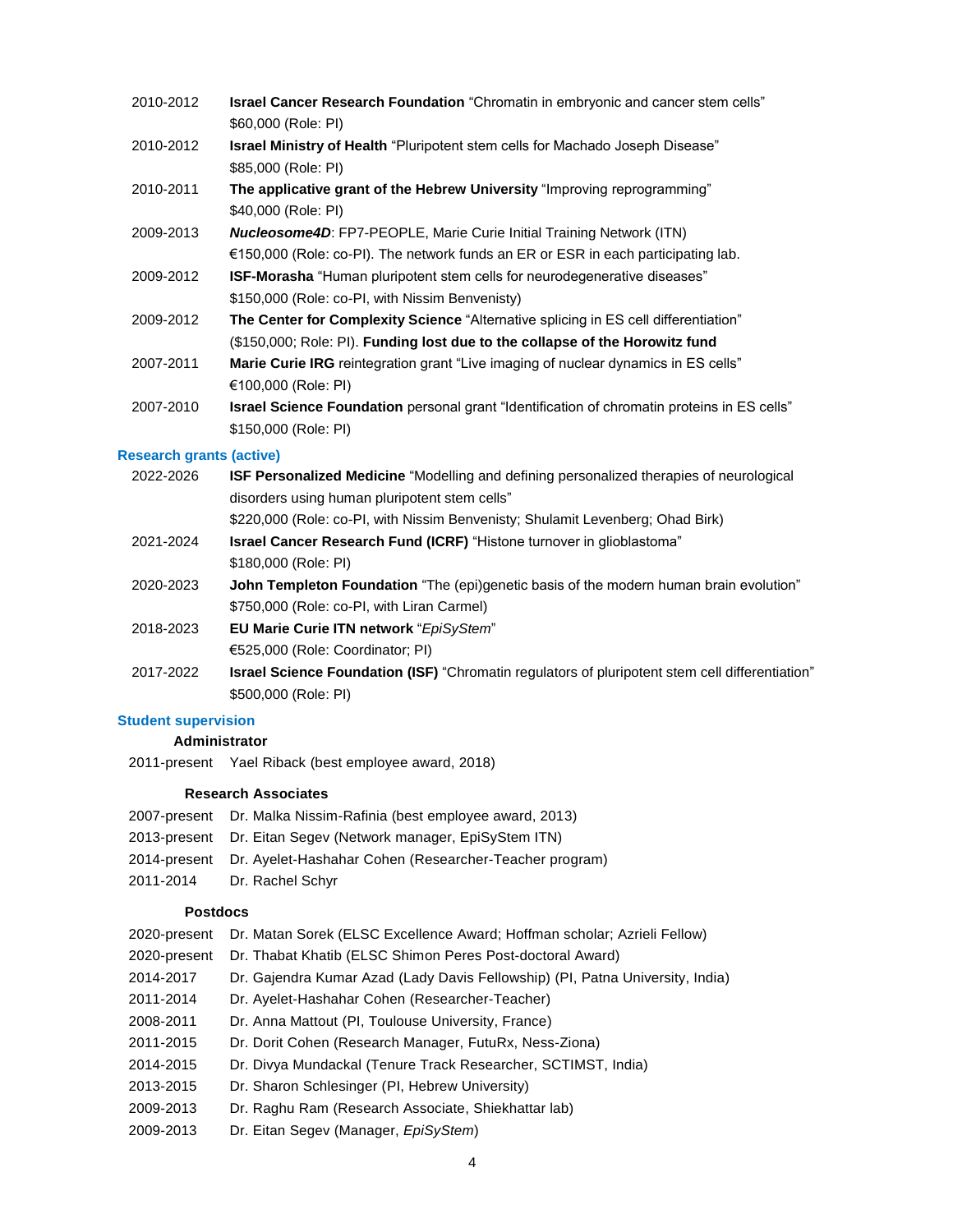# **PhD Students**

| 2022-present | Shalhevet Klemfner                                                        |
|--------------|---------------------------------------------------------------------------|
| 2022-present | Tzukit Tal (joint student with Teva)                                      |
| 2021-present | Eden Deri (ELSC student)                                                  |
| 2018-present | Patrick Siang Lin Lim (EpiSyStem ITN Network student)                     |
| 2018-present | Juliane Viegas (EpiSyStem ITN Network student)                            |
| 2018-present | <b>Tamar Segal</b>                                                        |
| 2018-present | Lea Cohen (ELSC student)                                                  |
| 2018-present | Daniel Batyrev (ELSC student)                                             |
| 2017-present | Walaa Oweis (Neubauer PhD Fellowship)                                     |
| 2016-present | Moria Maman (VATAT PhD Levtzion Fellowship)                               |
| 2013-2020    | Matan Sorek (ELSC Excellence Award; Hoffman scholar; Azrieli Fellow)      |
| 2011-2018    | Arigela Harikumar (MSc/PhD / ITN fellow, Post-doc, Shiekhattar lab)       |
| 2011-2017    | Naveh Evantal (Research Associate, FutuRx, Ness-Ziona)                    |
| 2011-2017    | Alva Biran (Pollack prize; Clore Fellow, Post-doc, Groth Lab, Copenhagen) |
| 2010-2016    | Ilana Livyatan (Post-doc, Straussman & Segal labs, Weizmann Institute)    |
| 2007-2013    | Adi Alajem (Research Associate, Ram lab, Hebrew University)               |
| 2008-2013    | Badi Sri Sailaja (PTC Therapeutics, Hopewell, NJ)                         |
| 2008-2012    | Shai Melcer (CEO, BIOHOUSE, Jerusalem)                                    |
|              |                                                                           |

# **MSc students**

| 2017-2020 | Talia Rohrlich (MD studies, Tel-Aviv University) |  |  |  |
|-----------|--------------------------------------------------|--|--|--|
|-----------|--------------------------------------------------|--|--|--|

- 2012-2014 Nuphar Salts (MD studies, Tel-Aviv University)
- 2011-2014 Yair Aaronson (Algotec, Israel)
- 2010-2011 David Gokhman (PI, Weizmann Institute)
- 2009-2011 Hadas Hezroni (Pollack prize, Ulitsky lab, Weizmann Institute)
- 2008-2010 Adva Maimon (Biological Industries, Israel)

# **Databases and Webservers**

[BindDB](http://bind-db.huji.ac.il/) *In-silico* reverse-ChIP analysis using publicly available ChIP-seq datasets

# **Invited talks (international only, selected)**

| 2022 | Stem Cell Epigenetics international symposium, Milano, Italy                            |
|------|-----------------------------------------------------------------------------------------|
| 2022 | Chair and speaker, ISSCR annual meeting, San-Francisco, CA, USA                         |
| 2022 | 1st Subhash Mukhopadhyay e-symposium, Bangalore, India (online)                         |
| 2021 | Invited Seminar Series, Kumamoto University (online)                                    |
| 2021 | International Cannabinoid Research Society (ICRS), Special Presidential Plenary Lecture |
| 2021 | Invited Seminar Series, Toulouse University (online)                                    |
| 2021 | 16th International Institute Curie Course on Epigenetics, Paris (online)                |
| 2020 | Transgenic Technologies International Meeting (online)                                  |
| 2019 | GIBH, Chinese Academy of Sciences, Guangzhou, China                                     |
| 2019 | DKFZ Israel Annual Meeting, Heidelberg, Germany                                         |
| 2019 | CellViewer Annual Meeting, Prague, Czech Republic                                       |
| 2018 | Functional Organization of the Cell Nucleus, Prague, Czech Republic                     |
| 2018 | Israel-Strasbourg Symposium, IGBMC, Strasbourg                                          |
| 2018 | Chromatin and Metabolism Summer School, Spetses Island, Greece                          |
| 2018 | Broad-Israel Annual meeting, Broad Institute, Cambridge, MA                             |
| 2018 | Chair and speaker, FEBS Annual meeting, Prague Czech Republic                           |
| 2018 | Visualizing Nuclear Structure and Epigenetics, Cyprus                                   |
| 2018 | Institute Curie Invited speaker seminar, Paris                                          |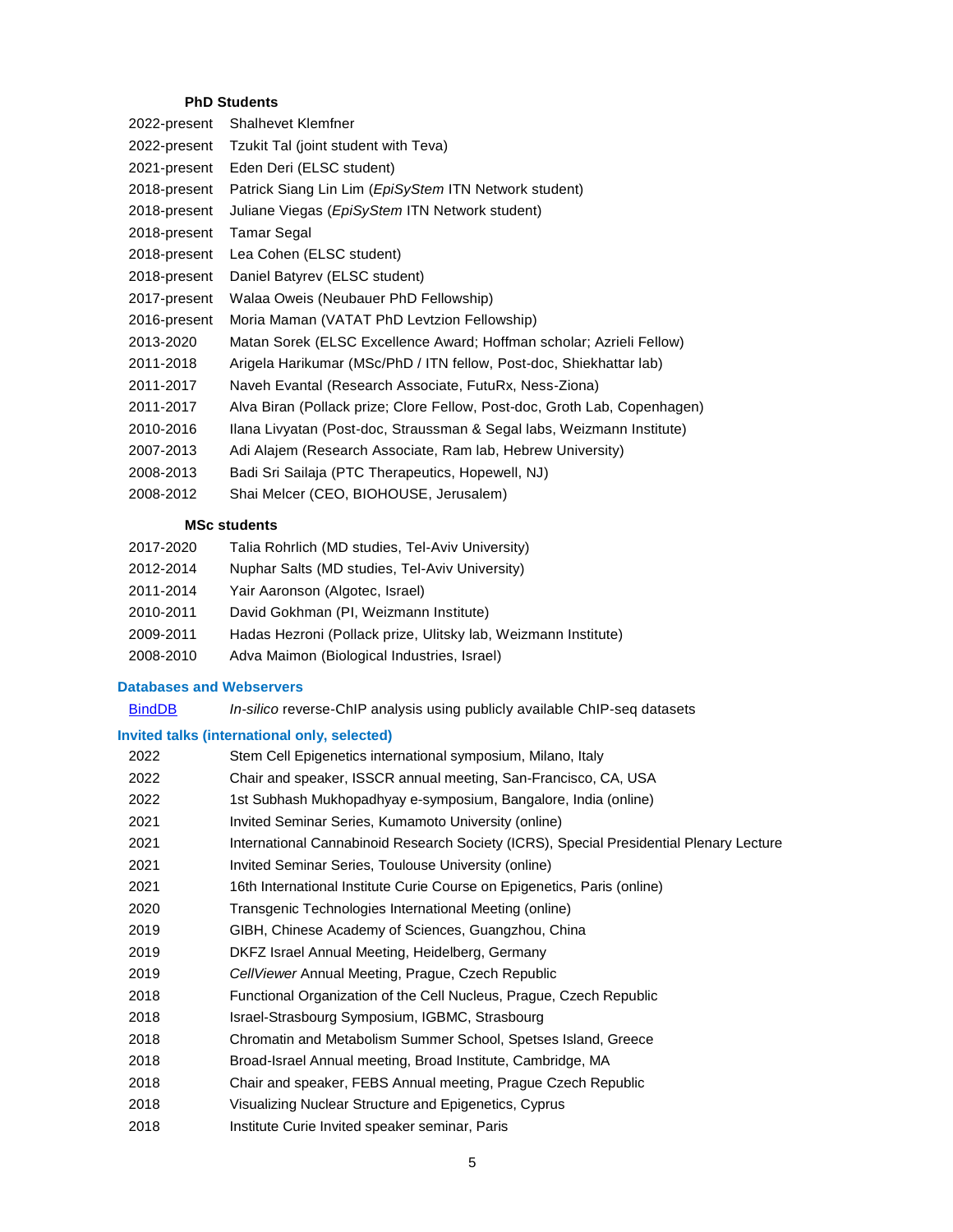| 2018 | Epigenetics and Chromatin Mini-Symposium, Brno, Czech Republic - Keynote                   |
|------|--------------------------------------------------------------------------------------------|
| 2018 | EpiGene2Sys Annual Meeting, Munich, Germany                                                |
| 2017 | Invited seminar series, Radboud University, Nijmegen, The Netherlands                      |
| 2017 | B-Debate: Epigenetic mechanisms in health and disease, Barcelona, Spain                    |
| 2017 | Invited seminar series, CRG, Barcelona, Spain                                              |
| 2017 | Stem Cell Meeting, Cold Spring Harbor, NY, USA                                             |
| 2017 | Nuclear Architecture & Function, Český Krumlov, Czech Republic - Keynote                   |
| 2016 | Chair and speaker, The International Congress of Cell Biology, Prague, Czech Republic      |
| 2016 | 14th ISSCR annual meeting, Boston, MA, USA                                                 |
| 2016 | Somatic Cell Reprogramming course and conference, CRG, Barcelona, Spain                    |
| 2016 | EPIGEN-MiChroNetwork chromatin seminar, Milano, Italy - Keynote                            |
| 2016 | Italian Association for Cell Biology (ABCD) annual congress, Bologna, Italy                |
| 2015 | Creating Life in 3D conference, Brno, Czech Republic - Keynote                             |
| 2015 | Broad Institute invited seminar series, Cambridge, MA, USA                                 |
| 2014 | Somatic Cell Reprogramming course and conference, CRG, Barcelona, Spain                    |
| 2014 | Invited seminar series, CiRA (Center for iPS Cell Research), Kyoto, Japan                  |
| 2014 | Israel-Broad Institute Cell Observatory Annual meeting, Boston, MA, USA                    |
| 2014 | Invited seminar series, Ludwig-Maximilians-Universität (LMU), Munich, Germany              |
| 2014 | The Center for Integrative Genomics seminar series, Lausanne University, Switzerland       |
| 2014 | Meeting on Chromatin Structure and Function, Moscow, Russia - Keynote                      |
| 2014 | Invited seminar series, Napoli II University, Italy                                        |
| 2013 | EpiGeneSys annual meeting, Cambridge, UK                                                   |
| 2013 | Invited seminar series, University of Zurich, Switzerland                                  |
| 2013 | Chromatin Changes in Differentiation and Malignancies, Egmond aan Zee, The Netherlands     |
| 2013 | 11 <sup>th</sup> ISSCR annual meeting, Boston, MA, USA                                     |
| 2013 | Epigen meeting, Palermo, Italy                                                             |
| 2013 | Invited seminar, Nanyang Technical University, Singapore                                   |
| 2013 | DKFZ-Israel annual meeting, Heidelberg, Germany                                            |
| 2012 | IGBMC Seminar Series Invited Speaker, Strasbourg, France                                   |
| 2012 | Nucleosome4D annual meeting, Barcelona, Spain                                              |
| 2012 | Chromatin, Confocal Microscopy and Living Cell Studies, Brno, Czech Republic               |
| 2012 | Frontiers in Stem Cells & Regeneration, Woods Hole, MA, USA                                |
| 2012 | Dynamic Organization of Nuclear Function, Cold Spring Harbor Laboratories, USA             |
| 2012 | NIH course on 'Stem Cells and Cancer', Howard University, Washington DC, USA               |
| 2011 | EuroSyStem neuronal stem cell meeting, Milano, Italy                                       |
| 2011 | Frontiers in Stem Cells & Regeneration, Woods Hole, MA, USA                                |
| 2011 | EuroSyStem annual meeting, Prague, Czech Republic                                          |
| 2011 | EMBO workshop on Chromatin Structure, Organization and Dynamics, Prague, Czech Republic    |
| 2011 | NIH course on 'Cancer Stem Cells'. Howard University, Washington DC, USA                   |
| 2010 | RESCUES annual meeting, Newcastle, UK                                                      |
| 2010 | 3rd International Congress on Stem Cells and Tissue Formation, Dresden, Germany            |
| 2010 | Frontiers in Stem Cells & Regeneration, Woods Hole, MA, USA                                |
| 2010 | 8 <sup>th</sup> ISSCR annual meeting, San-Francisco, CA, USA                               |
| 2010 | Mechanobiology and stem cells conference, Singapore                                        |
| 2010 | Invited seminar series, UCLA                                                               |
| 2009 | Dissection of pluripotent stem cells - Japanese Molecular Biology Society, Yokohama, Japan |
| 2009 | Abcam Stem Cell meeting, Singapore                                                         |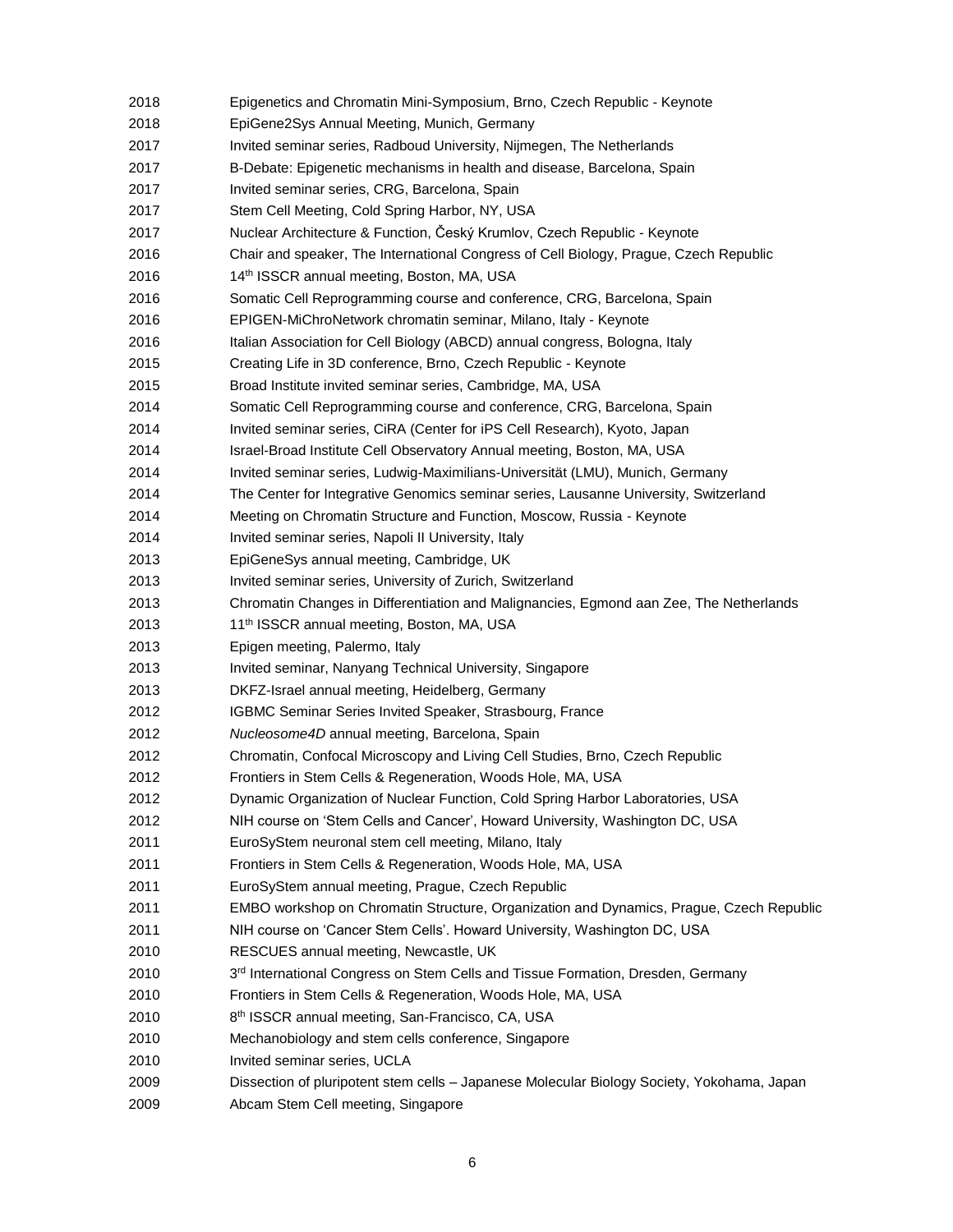# **International meetings organization**

| 2023 | EpiSyStem Annual Meeting, Milano, Italy                                                       |
|------|-----------------------------------------------------------------------------------------------|
| 2022 | EMBO Workshop on Chromatin & Nuclear dynamics (with R. Foisner & I. Raska), Prague            |
| 2022 | ISSCR regional international meeting. Jerusalem, Israel                                       |
| 2021 | Human Genome Meeting 2021 (Vice President), Tel-Aviv, Israel                                  |
| 2020 | <i>Chromatin and nuclear architecture in stem cells. Stem Cell Reports / ISSCR. Online</i>    |
| 2020 | Condensates and phase separation in biology. Israel Institute for Advanced Studies. Online.   |
| 2020 | FISEB/ILANIT Vice President, Eilat, Israel                                                    |
| 2019 | Seeing and decoding nuclear function and structure, CRG, Barcelona                            |
| 2018 | What Makes us Human (with A. Mezer & I. Segev), ELSC, Givat Ram, Jerusalem                    |
| 2017 | <i>Imaging Chromatin</i> international mini-symposium, The Institute of Life Sciences, HUJ    |
| 2017 | The UK-Israel Stem Cell young researcher conference, Bet-Belgia, Givat Ram, Jerusalem         |
| 2017 | The ELSC international meeting for molecular neuroscience: From generation to degeneration    |
| 2014 | Institute for Advanced Studies-Peking Univ. workshop: 'Design Principles in Cellular Systems' |
| 2013 | Israel-China ISF-NSFC joint workshop on Epigenetics and genetics of human diseases            |
| 2013 | Co-organizer, the Kornberg 2013 Summer Course on Regenerative Biology (HUJ).                  |
| 2012 | The Annual Meeting of the Nucleosome4D European Consortium (Barcelona, Spain).                |
| 2010 | The Annual Meeting of the Israel Live Imaging Forum (ILIF) – organizer and chair (HUJ).       |
|      |                                                                                               |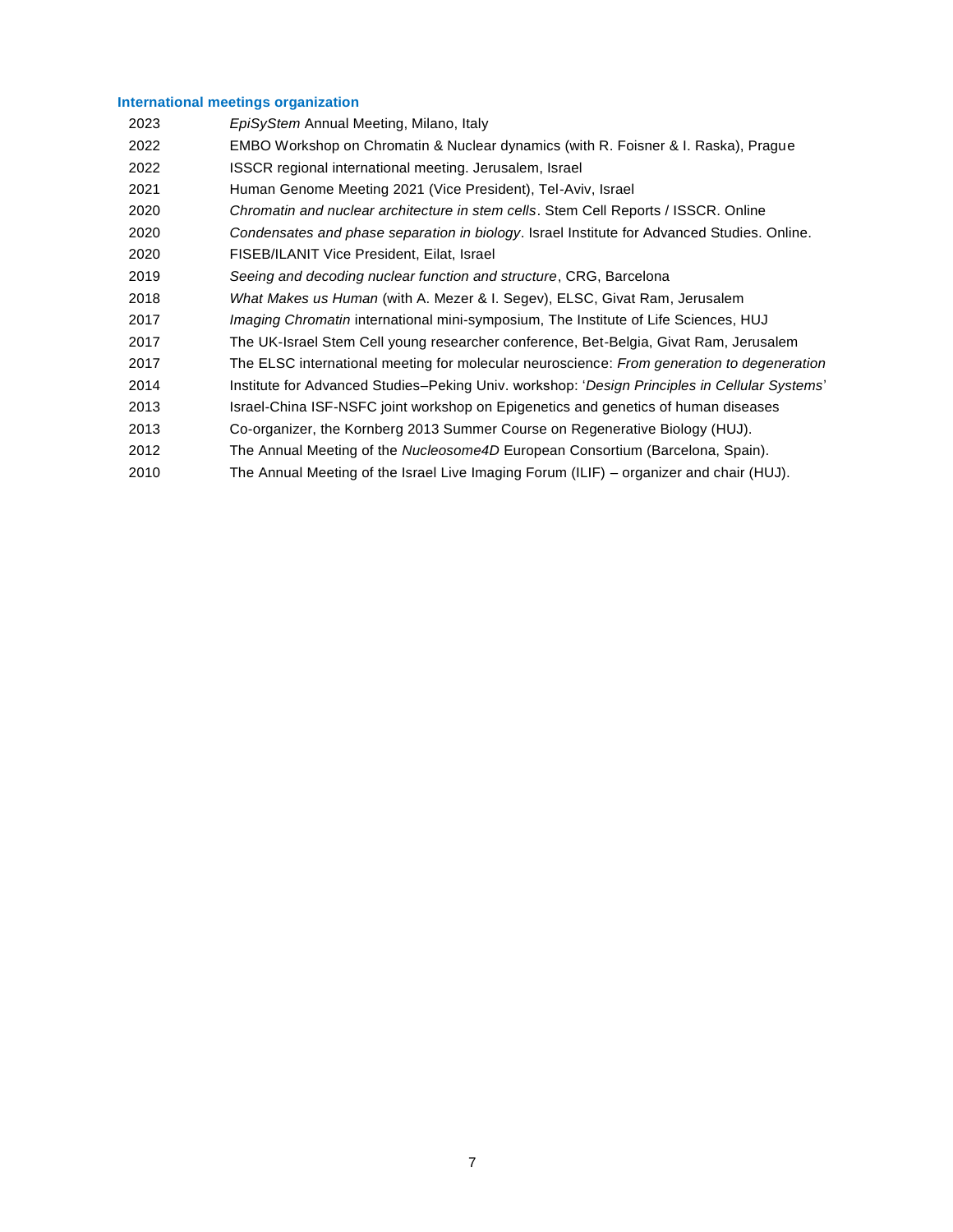# **List of Publications (h-index = 43; i10-index = 78; 9695 citations)**

# **I. Research articles**

- 1. Bar S, Vershkov D, Cleitman G, Meller N, Yilmaz A, Yanuka O, Nissim-Rafinia M, **Meshorer E**, Eldar-Geva T and Benvenisty N (2021) Identifying regulators of parental imprinting by CRISPR/Cas9 screening in haploid human embryonic stem cells. *Nat Commun*. **12**(1):6718. doi: 10.1038/s41467-021-26949-7.
- 2. Leader Y, Lev Maor G, Sorek M, Shayevitch R, Hussein M, Hameiri O, Tammer L, Zonszain J, Keydar I, Hollander D, **Meshorer E**, Ast G (2021) The upstream 5' splice site remains associated to the transcription machinery during intron synthesis. *Nat Commun*. **12**(1):4545. doi: 10.1038/s41467-021-24774-6
- 3. Bavli D, Sun X, Kozulin C, Ennis D, Motzik A, Biran A, Brielle S, Alajem A, **Meshorer E**, Buxboim A and Ram O (2021) CloneSeq: A highly sensitive analysis platform for the characterization of 3D cultured single cell derived clones. *Dev Cell*. S1534-5807(21)00395-6. doi: 10.1016/j.devcel.2021.04.026. (Cover)
- 4. Sorek M, Oweis W, Nissim-Rafinia M, Maman M, Simon S, Hession CC, Adiconis X, Simmons SK, Sanjana N, Shi X, Lu C, Pan JQ, Xu X, Pouladi MA, Ellerby LM, Zhang F, Levin JZ and **Meshorer E** (2021) Pluripotent stem cell derived models of neurological diseases reveal early transcriptional heterogeneity. *Genome Biol*. **22**(1):73. doi: 10.1186/s13059-021-02301-6.
- 5. Gomez-Garcia PA, Portillo-Ledesma S, Neguembor MV, Pesaresi M, Oweis W, Rohrlich T, Wieser S, **Meshorer E**, Schlick T, Cosma MP, Lakadamyali M (2021) Mesoscale modeling and single nucleosome tracking reveal remodeling of clutch folding and dynamics in stem cell differentiation. *Cell Rep*. **34**(2):108614. doi: 10.1016/j.celrep.2020.108614.
- 6. Monderer-Rothkoff G, Tal N, Risman M, Shani O, Nissim-Rafinia M, Malki-Feldman L, Medvedeva V, Groszer M, **Meshorer E** and Shifman S (2021) AUTS2 isoforms control neuronal differentiation. *Mol Psychiatry*. **26**(2):666-681. doi: 10.1038/s41380-019-0409-1
- 7. Harikumar A\*, Lim PSL\*, Nissim-Rafinia M, Park JE, Sze SK and **Meshorer E** (2020) Embryonic stem cell differentiation is regulated by SET through interactions with p53 and β-catenin. *Stem Cell Reports*, **15**(6):1260-1274 (cover).
- 8. Pattabiraman S, Azad GK, Amen T, Brielle S, Park JE, Sze SK, **Meshorer E\*** and Kaganovich D\* (2020) Vimentin protects differentiating stem cells from stress. *Sci Rep*. **10**(1):19525.
- 9. Hanan M, Simchovitz A, Yayon N, Vaknine S, Cohen-Fultheim R, Karmon M, Madrer N, Rohrlich TM, Maman M, Bennett ER, Greenberg DS, **Meshorer E**, Levanon EY, Soreq H and Kadener S (2020) A Parkinson's disease CircRNAs Resource reveals a link between circSLC8A1 and oxidative stress. *EMBO Mol Med*. **12**(9):e11942. doi: 10.15252/emmm.201911942.
- 10. Ben-Ami R, Klochendler A, Seidel M, Sido T, Gurel-Gurevich O, Yassour M, **Meshorer E**, Benedek G, Fogel I, Oiknine-Djian E, Gertler A, Rotstein Z, Lavi B, Dor Y, Wolf DG, Salton M, Drier Y; Hebrew University-Hadassah COVID-19 diagnosis team (2020) Large-scale implementation of pooled RNA extraction and RT-PCR for SARS-CoV-2 detection. *Clin Microbiol Infect*. **6**(9):1248-53
- 11. Lezmi E, Weissbein U, Golan-Lev T, Nissim-Rafinia M, **Meshorer E\*** & Benvenisty N\* (2020) The chromatin regulator ZMYM2 restricts human pluripotent stem cell growth and is essential for teratoma formation. *Stem Cell Reports*. **15**(6):1275-1286. doi: 10.1016/j.stemcr.2020.05.014 (cover).
- 12. Mandemaker IK, Zhou D, Bruens ST, Dekkers DH, Verschure PJ, Edupuganti RR, **Meshorer E**, Demmers JA, and Marteijn JA (2020) Histone H1 eviction by the histone chaperone SET reduces cell survival following DNA damage. *J Cell Sci*. **133**(9). doi:10.1242/jcs.235473.
- 13. Goldshtein M, Mellul M, Deutch G, Imashimizu M, Takeuchi K, **Meshorer E**, Ram O and Lukatsky DB (2020) Transcription factor binding in embryonic stem cells is constrained by DNA sequence repeat symmetry. *Biophys J*. **118**(8):2015-2026 (cover)
- 14. Gokhman D, Agranat L, Housman G, Nissim-Rafinia M, Colon MN, Gu H, Ferrando M, Gelabert P, Lipende I, Quillen EE, Meissner A, Stone AC, Pusey AE, Mjungu D, Kandel L, Liebergall M, Prada ME, Vidal JM, Krause J, Yakir B, Reich D, Fox CL, Marques-Bonet T, **Meshorer E**\* and Carmel L\* (2020) Recent Regulatory Changes Shaped the Human Facial and Vocal Anatomy. *Nat Commun*. **11**(1):1189.
- 15. Batyrev D, Lapid E, Carmel L\* and **Meshorer E\*** (2020) Predicted Archaic 3D Genome Organization Reveals Genes Related to Head and Spinal Cord Separating Modern from Archaic Humans. *Cells*. **179**(1):180-192. pii: E48. doi: 10.3390/cells9010048.
- 16. Mallm JP, Windisch S, Biran A, Gal Z, Schumacher S, Glass R, Herold-Mende C, **Meshorer E**, Barbus M and Rippe K (2020) Glioblastoma initiating cells are sensitive to histone demethylase inhibition due to epigenetic deregulation. *Int J Cancer*. **146**(5):1281-1292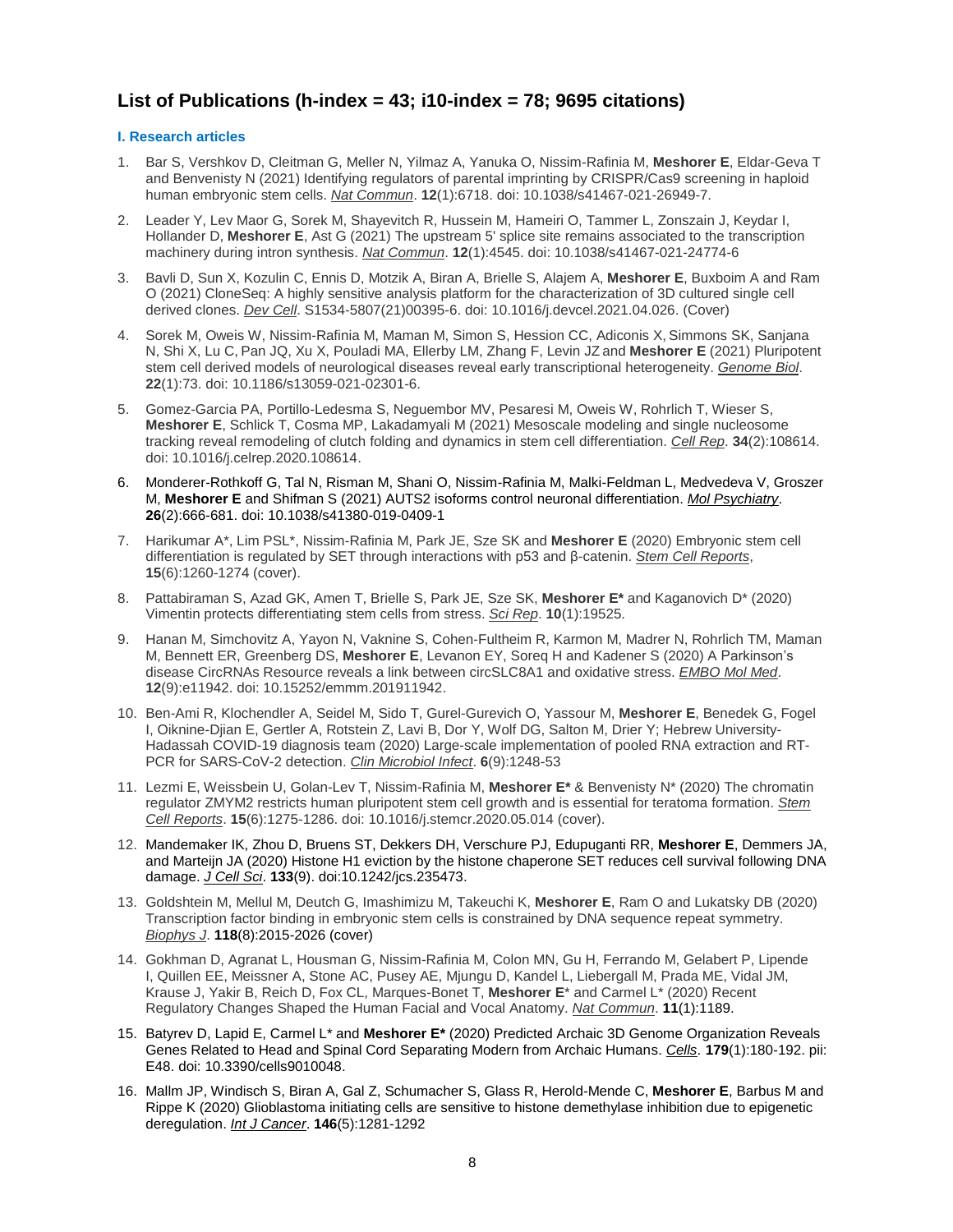- 17. Cohen-Carmon D, Sorek M, Lerner V, Nissim-Rafinia M, Yarom Y and **Meshorer E** (2020) Progerin-induced transcriptional changes in Huntington's disease human pluripotent stem cells-derived neurons. *Mol Neurobiol*. **57**(3):1768-1777
- 18. Gokhman D, Mishol N, de Manuel M, de Juan D, Shuqrun J, **Meshorer E**, Marques-Bonet T, Rak Y and Carmel L (2019) Reconstructing Denisovan anatomy using DNA methylation maps. *Cell*. **179**(1):180-192. (cover)
- 19. Sorek M, Cohen LRZ and **Meshorer E** (2019) Open chromatin structure in PolyQ disease-related genes: a potential mechanism for CAG repeat expansion in the normal human population. *NAR Genom Bioinform*. **1**(1):e3. https://doi.org/10.1093/nargab/lqz003
- 20. Gold A, Eini L, Nissim-Rafinia M, Ezer S, Erez K, Nasma A, Viner R, Hanania R, Milyavsky M, **Meshorer E**\* and Goldberg M\* (2019) Spironolactone inhibits growth of cancer stem cells by impairing the DNA damage response. *Oncogene*. **38**(17):3103-3118. PMID: 30622338
- 21. Azad GK, Ito K, Sailaja BS, Biran A, Nissim-Rafinia M, Brown DT, Takizawa T and **Meshorer E** (2018) PARP1-dependent eviction of the linker histone H1 mediates immediate early gene expression during neuronal activation. *J Cell Biol*. **217**(2):473-481.
- 22. Schlesinger S, Kaffe B, Melcer S, Aguilera JDA, Mundackal DS, Kaplan T and **Meshorer E** (2017) A hyperdynamic H3.3 nucleosome marks promoter regions in pluripotent embryonic stem cells. *Nucleic Acids Res*, **45**(21):12181-12194.
- 23. Edupuganti RR, Harikumar A, Aaronson Y, Biran A, Sailaja BS, Nissim-Rafinia M, Azad GK, Cohen MM, Park JE, Shivalila CS, Markoulaki S, Sze SK, Jaenisch R and **Meshorer E** (2017) Alternative SET / TAFI promoters regulate embryonic stem cell pluripotency and differentiation. *Stem Cell Reports*, **9**(4):1291-1303.
- 24. Harikumar A, Edupuganti RR, Sorek M, Azad GK, Markoulaki S, Sehnalová P, Legartová S, Bártová E, Farkash-Amar S, Jaenisch R, Alon U and **Meshorer E** (2017) An endogenously tagged fluorescent fusion protein library in mouse embryonic stem cells. *Stem Cell Reports*, **9**(4):1304-1314.
- 25. Torres CM\*, Biran A\*<sup>,s</sup>, Burney MJ, Patel H, Henser-Brownhill T, Cohen AS, Li Y, Ben Hamo R, Nye E, Spencer-Dene B, Chakravarty P, Efroni S, Matthews N, Misteli T, **Meshorer E** and Scaffidi P\* (2016) The linker histone H1.0 determines epigenetic and functional intratumor heterogeneity. *Science*, **353**(6307):1514.
- 26. Aaronson Y, Livyatan I, Gokhman D, **Meshorer E** (2016) Systematic identification of gene family regulators in mouse and human embryonic stem cells. *Nucleic Acids Res*, **44**(9):4080-4089
- 27. Livyatan I, Aaronson Y, Gokhman D, Ashkenazi R and **Meshorer E** (2015) BindDB: an integrated database and webtool platform for "reverse-ChIP" epigenomic analysis. *Cell Stem Cell*, **17**(6):647-648
- 28. Mattout A, Aaronson Y, Sailaja BS, Raghu Ram EV, Harikumar A, Mallm JP, Sim KH, Nissim-Rafinia M, Supper M, Singh PB, Sze SK, Gasser SM, Rippe K and **Meshorer E** (2015) Heterochromatin Protein 1β (HP1β) has distinct functions and distinct nuclear distribution in pluripotent versus differentiated cells. *Genome Biol*. **16**(1):213-234.
- 29. Kfir N, Glaich O, Lev-Maor G, Alajem A, Datta A, Sze SK, **Meshorer E\*** and Ast G\* (2015) SF3B1 association with chromatin determines splicing outcome. *Cell Rep*. **11**(4):618–629
- 30. Alajem A, Biran A, Harikumar A, Sailaja BS, Aaronson Y, Livyatan I, Nissim-Rafinia M, Sommer AG, Mostoslavsky G, Gerbasi VR, Golden DE, Datta A, Sze SK and **Meshorer E** (2015) Differential Association of Chromatin Proteins Identifies BAF60a/SMARCD1 as a regulator of embryonic stem cell differentiation. *Cell Rep*. **10**(12):2019-2031
- 31. Moussaieff A, Rouleau M, Kitsberg D, Cohen M, Levy G, Barasch D, Nemirovski A, Shen-Orr S, Laevsky I, Amit M, Bomze D, Elena-Herrmann B, Scherf T, Nissim-Rafinia M, Kempa S, Itskovitz-Eldor J, **Meshorer E**, Aberdam D, Nahmias Y. (2015) Glycolysis-mediated changes in acetyl-CoA and histone acetylation control the early differentiation of embryonic stem cells. *Cell Metab*, **21**(3):392-402
- 32. Yearim A, Gelfman S, Shayevitch R, Melcer S, Glaich O, Mallm JP, Nissim-Rafinia M, Cohen A, Rippe K, **Meshorer E**\* and Ast G\* (2015) HP1 is involved in regulating the global impact of DNA methylation on alternative splicing. *Cell Rep*, **10**(7):1122-34.
- 33. Blumberg A, Sailaja BS, Kundaje A, Levin L, Dadon S, Shmorak S, Shaulian S, **Meshorer E** and Mishmar D (2014) Transcription factors bind negatively-selected sites within human mtDNA genes. *Genome Biol Evol*. **6**(10):2634-46
- 34. Alvarez-Saavedra M, De Repentigny Y, Lagali P, Ram EV, Yan K, Hashem E, Ivanochko D, Huh M, Doo Y, Mears A, Todd M, Corcoran C, Bassett E, Tokarew N, Kokavec J, Majumder R, Ioshikhes I, Wallace V, Kothary R, **Meshorer E**, Stopka T, Skoultchi A and Picketts D (2014) Snf2h-mediated chromatin organization and histone H1 dynamics governs cerebellar morphogenesis and neural maturation. *Nat Commun*. **5**:4181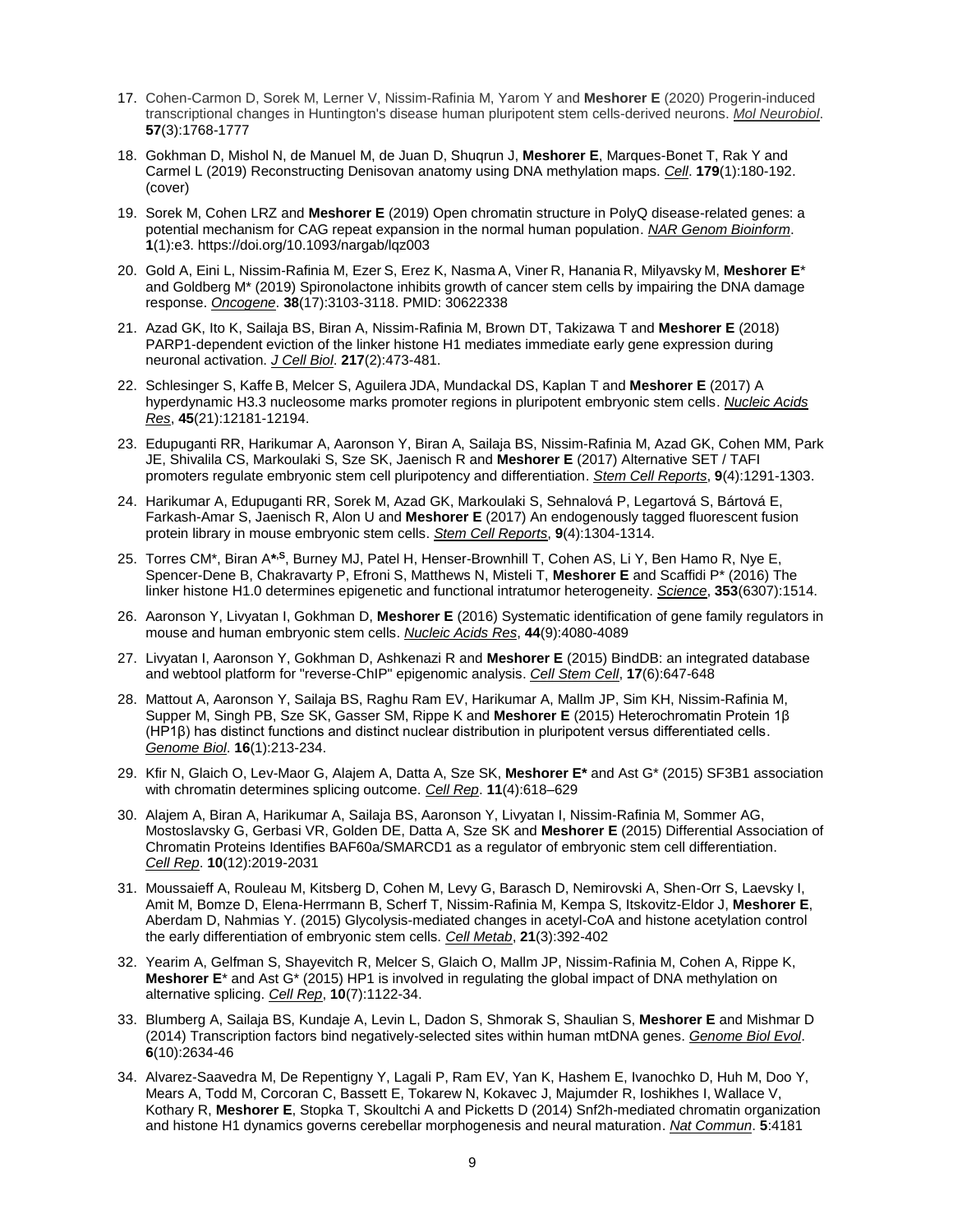- 35. Bošković A, Eid A, Pontabry J, Ishiuchi T, Spiegelhalter C, Ram EVS, **Meshorer E** and Torres-Padilla ME (2014) Higher chromatin mobility supports totipotency and precedes pluripotency in vivo. *Genes Dev*. **28**(10):1042-7
- 36. Gokhman D, Lavi E, Prüfer K, Fraga MF, Riancho JA, Kelso J, Pääbo S, **Meshorer E**\* and Carmel L\* (2014) Reconstructing the DNA methylation maps of the Neandertal and the Denisovan. *Science*. **344**(6183):523-7
- 37. Schlesinger S, **Meshorer E** and Goff SP (2014) Asynchronous transcriptional silencing of individual retroviral genomes in embryonic cell. *Retrovirology*. **11**(1):31
- 38. Ben-David U<sup>#</sup>, Biran A<sup>#</sup>, Scaffidi P, Herold-Mende C, Boehringer M, Meshorer E\* and Benvenisty N\* (2014) Elimination of undifferentiated cancer cells by pluripotent stem cell inhibitors. *J Mol Cell Biol*. **6**(3):267-9
- 39. Raviv S, Bharti K, Rencus-Lazar S, Cohen-Tayar Y, Schyr R, Evantal N, **Meshorer E**, Zilberberg A, Grebe R, Rosin-Arbesfeld R, Lauderdale J, Lutty G, Arnheiter H and Ashery-Padan R (2014) PAX6 regulates melanogenesis in the retinal pigmented epithelium through feed-forward regulatory interactions with MITF. *PLoS Genet*. **10**(5):e1004360
- 40. Shahar OD, Kalousi A, Eini L, Fisher B, Weiss A, Darr J, Mazina O, Bramson S, Kupiec M, Eden A, **Meshorer E**, Mazin AV, Brino L, Goldberg M and Soutoglou E (2014) A high-throughput chemical screen with FDA approved drugs reveals that the antihypertensive drug Spironolactone impairs cancer cell survival by inhibiting homology directed repair. *Nucleic Acids Res*. **42**(9):5689-701
- 41. Bodaker M, **Meshorer E**, Mitrani E and Louzoun Y (2014) Genes related to differentiation are correlated with the gene regulatory network structure. *Bioinformatics*. **30**(3):406-13.
- 42. Efroni S, Meerzaman D, Schaefer CF, Greenblum S, Soo-Lyu M, Hu Y, Cultraro C, **Meshorer E**, Buetow KH (2013) Systems analysis utilising pathway interactions identifies sonic hedgehog pathway as a primary biomarker and oncogenic target in hepatocellular carcinoma. *IET Syst Biol*. **7**(6):243-51
- 43. Deng T, Zhu I, Zhang S, Leng F, Cherukuri S, Hansen L, Mariño-Ramírez L, **Meshorer E**, Landsman D and Bustin M (2013) HMGN1 Modulates Nucleosome Occupancy And DNase I Hypersensitivity At The CpG Island Promoters Of Embryonic Stem Cells. *Mol Cell Biol*. **33**(16):3377-89
- 44. Livyatan I, Harikumar A, Nissim-Rafinia M, Duttagupta R, Gingeras TR and **Meshorer E** (2013) Nonpolyadenylated transcription in embryonic stem cells reveals novel non-coding RNA related to pluripotency and differentiation. *Nucleic Acids Res*. **41**(12):6300-15 (cover)
- 45. Gokhman D, Livyatan I, Sailaja BS, Melcer S and **Meshorer E** (2013) Multi-layered chromatin analysis reveals E2F, SMAD and ZFX as transcriptional regulators of the Histone gene family. *Nat Struct Mol Biol*. **20**(1):119-26
- 46. Sommer CA, Christodoulou C, Gianotti-Sommer A, Shen SS, Sailaja BS, Hezroni H, **Meshorer E**, Kotton DN and Mostoslavsky G. (2013) Residual Expression of Reprogramming Factors Affects the Transcriptional Program and Epigenetic Signatures of Induced Pluripotent Stem Cells*. PLoS One*, **7**(12):e51711
- 47. Sailaja BS, Cohen-Carmon D, Zimmerman G, Soreq H and **Meshorer E** (2012) Stress-induced epigenetic transcriptional memory of Acetylcholinesterase by HDAC4. *Proc Natl Acad Sci U S A*. **109**(52):E3687-950
- 48. Farkash-Amar S, David Y, Polten A, Hezroni H, Eldar Y, **Meshorer E**, Yakhini Z and Simon I (2012) Systematic determination of replication structure highlights interconnections between replication, chromatin structure and nuclear localization. *PLoS One*. **7**(11):e48986
- 49. Dutta B, Adav SS, Koh CG, Lim SK, **Meshorer E** and Sze SK (2012) Elucidating the temporal dynamics of chromatin-associated protein release upon DNA digestion by quantitative proteomics approach. *J Proteomics*, **75**(17):5493-506
- 50. Melcer S, Hezroni H, Rand E, Nissim-Rafinia M, Stewart C, Skoultchi A, Bustin M and **Meshorer E** (2012) Histone modifications and lamin A regulate chromatin protein dynamics in early embryonic stem cell differentiation. *Nat Commun*. **3**:910
- 51. Shahar O, Raghu Ram EVS, Shimshoni E, Hareli S, **Meshorer E\*** and Goldberg M\* (2012) Live imaging of induced and controlled DNA double-strand break formation reveals extremely low repair by homologous recombination in human cells. *Oncogene*. **31**:3495-504
- 52. Mattout A<sup>#</sup>, Biran A<sup>#</sup> and Meshorer E (2011) Global epigenetic changes during somatic cell reprogramming to iPS cells. *J Mol Cell Biol*, **3**:341-50 (cover)
- 53. Hezroni H, Sailaja BS and **Meshorer E** (2011) Pluripotency-related, VPA-induced genome-wide H3K9 acetylation patterns in embryonic stem cells. *J Biol Chem*, **286**:35977-88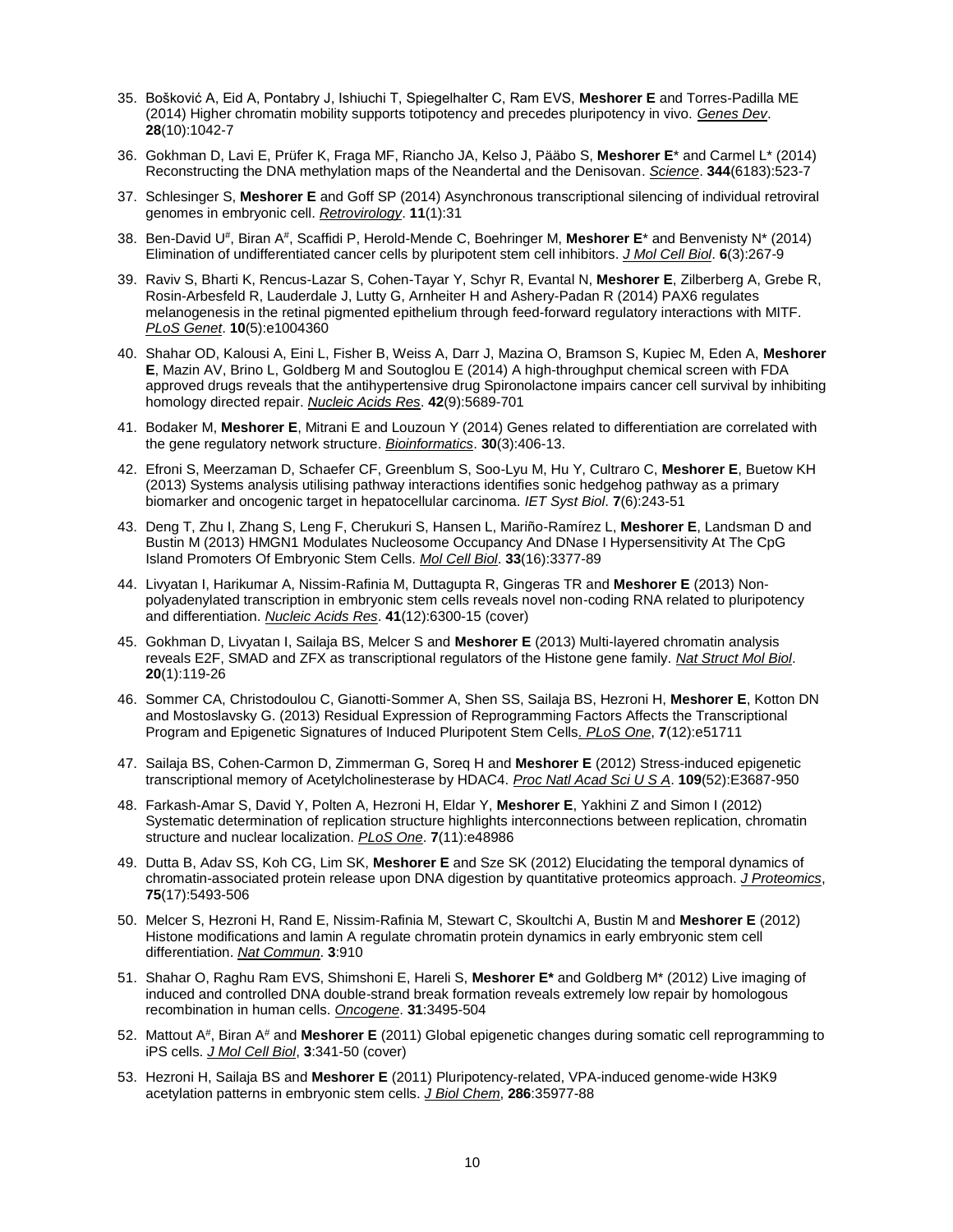- 54. Hezroni H, Tzchori I, Davidi A, Mattout A, Biran A, Nissim-Rafinia M, Westphal H and **Meshorer E** (2011) H3K9 histone acetylation predicts pluripotency and reprogramming capacity of ES cells. *Nucleus*, **2**(4):300- 309
- 55. Nissim-Rafinia M and **Meshorer E** (2011) Photobleaching assays (FRAP & FLIP) to visualize chromatin protein dynamics in living embryonic stem cells. *J Vis Exp*, **52**: pii: 2696
- 56. Schwartz S, **Meshorer E** and Ast G (2009) Chromatin organization marks exon-intron structure. *Nat Struct Mol Biol*. **16**:990-996 (cover)
- 57. Gaspar-Maia A, Alajem A, Polesso F, Sridharan R, Mason MJ, Heidersbach A, Ramalho-Santos J, McManus MT, Plath K, **Meshorer E**, Ramalho-Santos M (2009) Chd1 regulates open chromatin and pluripotency of embryonic stem cells. *Nature*, **460**: 863-868
- 58. Efroni S, Duttagupta R, Cheng J, Dehghani H, Hoeppner DJ, Dash C, Bazett-Jones DP, Le Grice S, McKay RDG, Buetow KH, Gingeras TR, Misteli T, **Meshorer E** (2008) Global transcription in pluripotent embryonic stem cells. *Cell Stem Cell,* **2**:437-447
- 59. **Meshorer E,** Yellajoshula D, George E, Scambler PJ, Brown D and Misteli T (2006) Hyperdynamic plasticity of chromatin proteins in pluripotent embryonic stem cells. *Dev Cell*, **10**:105-116
- 60. **Meshorer E**, Bryk B, Toiber D, Cohen J, Podoly E, Dori A and Soreq H (2005) SC35 promotes sustainable stress-induced alternative splicing of neuronal acetylcholinesterase mRNA. *Mol. Psych*. **10**:985-997. [Lilly award winner. Cover]
- 61. **Meshorer E,** Biton I, Ben-Shaul Y, Assaf Y, Soreq H and Cohen Y (2005) Brain diffusion and transport abnormalities under cholinergic imbalance. *FASEB J*. **19**:910-22
- 62. **Meshorer E**, Toiber D, Zurel D, Sahly I, Dori A, Cagnano E, Schreiber L, Grisaru D, Tronche F and Soreq H (2004) Combinatorial Complexity of 5' Alternative ACHE Transcripts and Protein Products. *J. Biol. Chem.* **279**:29740-29751
- 63. **Meshorer E**, Erb C, Gazit R, Pavlovsky L, Kaufer D, Friedman A, Glick D, Ben-Arie N and Soreq H (2002) Alternative splicing and neuritic mRNA translocation under long-term neuronal hypersensitivity. *Science*, **295**:508-512
- 64. Lev-Lehman E, Evron T, Broide RS, **Meshorer E**, Ariel I, Seidman S and Soreq H (2000) Synaptogenesis and myopathy under acetylcholinesterase overexpression. *J. Mol. Neurosci*. 14:93-105
- 65. Sigalevich P, **Meshorer E**, Helman Y and Cohen Y (2000) Transition from anaerobic growth conditions of the sulfate reducing bacterium *Desufovibrio oxyclinae* resulting in floculation. *Appl. Environ. Microbiol*. 66:5005- 5012

### **II. Reviews (peer-reviewed)**

- 1. Mathov Y<sup>#</sup>, Batyrev D<sup>#</sup>, Meshorer E<sup>\*</sup> and Carmel L<sup>\*</sup> (2020) Harnessing epigenetics to study human evolution. *Curr Opin Genet Dev*. **62**:23-29. doi.org/10.1016/j.gde.2020.05.023
- 2. Schlesinger S and **Meshorer E** (2019) Open chromatin, epigenetic plasticity and nuclear organization in pluripotency. *Dev Cell*, **48**(2):135-150.
- 3. Gokhman D, Meshorer E and Carmel L (2016) Epigenetics: it's getting old. Past meets future in paleoepigenetics. *Trends Ecol Evol*. **31**(4):290-300.
- 4. Harikumar A and **Meshorer E** (2015) Chromatin remodeling and bivalent histone modifications in embryonic stem cells. *EMBO Rep*. **16**(12):1609-19.
- 5. Cohen-Carmon D and **Meshorer E** (2012) Polyglutamine (PolyQ) related diseases: the chromatin connection. *Nucleus*. **3**(5):433-41
- 6. Biran A and **Meshorer E** (2012) Chromatin and genome organization in reprogramming. *Stem Cells*. **30**(9):1793-9
- 7. Gaspar-Maia A, Alajem A, **Meshorer E** and Ramalho-Santos M (2011) Open chromatin in stem cells and pluripotency. *Nat Rev Mol Cell Biol*, **12**(1):36-47
- 8. Mattout, A and **Meshorer E** (2010) Chromatin and nuclear architecture in pluripotent embryonic stem cells. *Curr Opin Cell Biol*, **22**:334-341
- 9. Raghu Ram EVS and **Meshorer E** (2009) Transcriptional competence in pluripotency. *Genes Dev*. **23**:2793-8
- 10. Efroni, S, Melcer S, Nissim-Rafinia M and **Meshorer E** (2009) Stem cells do play with dice: a statistical physics view of transcription. *Cell Cycle*. **8**:43-48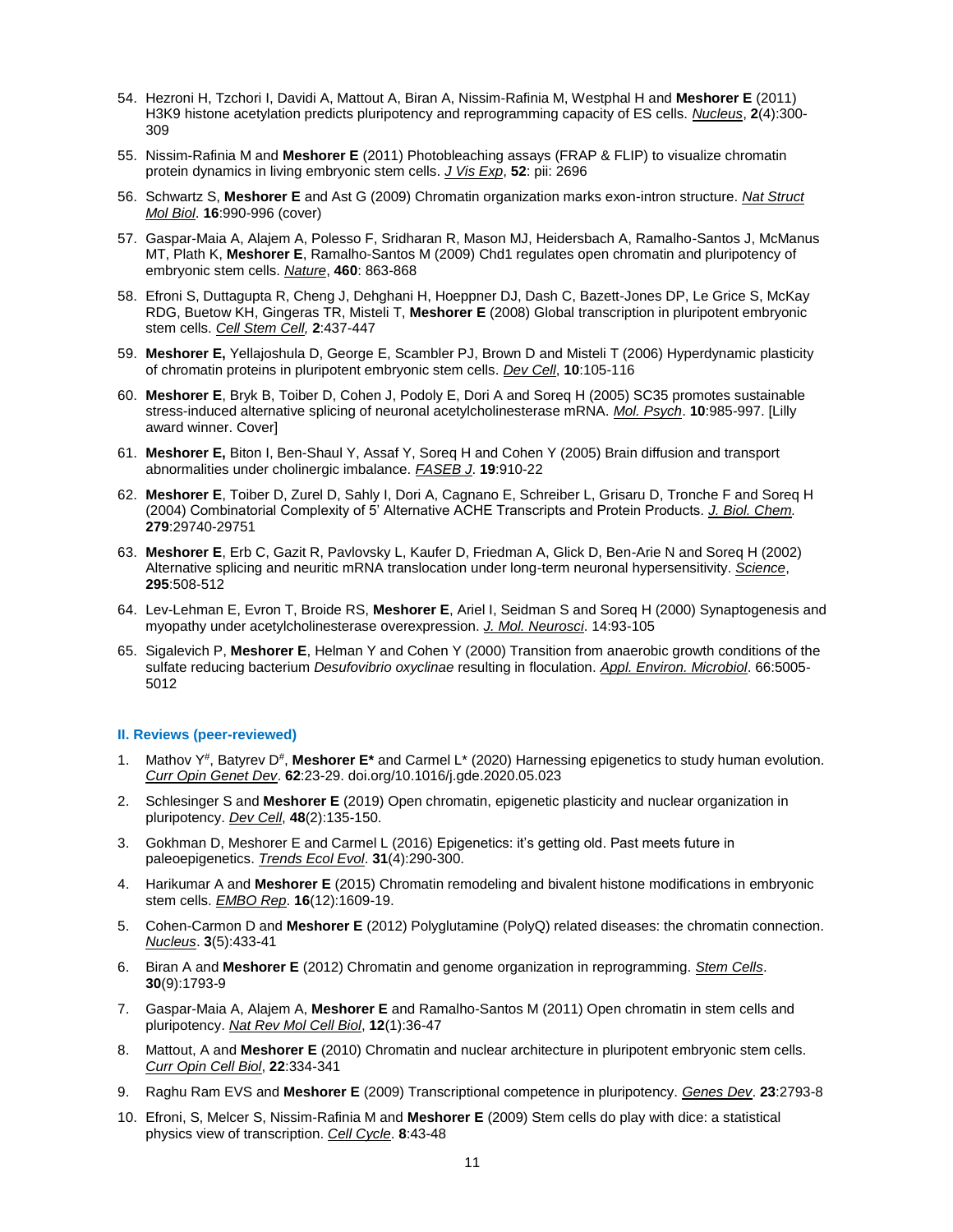- 11. Prokocimer M, Davidovich M, Nissim-Rafinia M, Wiesel-Motiuk N, Bar D, Barkan R, **Meshorer E** and Gruenbaum Y (2009) Nuclear lamins: key regulators of nuclear structure and activities. *J Cell Mol Med*. **13**:1059-1085
- 12. Takizawa T and **Meshorer E** (2008) Chromatin and nuclear architecture in the central nervous system. *Trends Neurosci.* **31**:343-352
- 13. **Meshorer E** and Gruenbaum Y (2008) Gone with the Wnt/Notch: stem cells in laminopathies, progeria and aging. *J Cell Biol*. **181**:9-13
- 14. **Meshorer E** (2008) Imaging chromatin in embryonic stem cells. *StemBook,* doi/10.3824/stembook.1.2.1, http://www.stembook.org
- 15. **Meshorer E** (2007) Chromatin in embryonic stem cell neuronal differentiation. *Histol. Histopathol*. **22**:311-319
- 16. **Meshorer E** and Misteli T (2006) Chromatin in pluripotent embryonic stem cells and differentiation. *Nat Rev Mol Cell Biol*. 7(7):540-546
- 17. **Meshorer E** and Soreq H (2006) Virtues and woes of acetylcholinesterase alternative splicing in stress related neuropathology. *Trends Neurosci.* **29**:216-224
- 18. Stoilov P\*, **Meshorer E**\*, Gencheva M, Glick D, Soreq H and Stamm S (2002) Defects in pre-mRNA processing as causes of and predisposition to diseases. *DNA Cell Biol.* **21**:803-818 [\*Equal]
- 19. **Meshorer E** and Soreq H (2002) Pre-mRNA splicing modulations in senescence. *Aging Cell* **1**:10-16 (Cover)

#### **III. Short reviews, News & Views, and Editorial comments**

- 1. Sorek M and **Meshorer E** (2022) Can't smell the virus: SARS-CoV2, chromatin organization, and anosmia. *Dev Cell*, **57**:1081-1082
- 2. **Meshorer E** and Plath K (2020) Chromatin and nuclear architecture in stem cells. *Stem Cell Reports*, **15**(6):1155-1157 (cover).
- 3. Lim PSL and **Meshorer E** (2020) Dppa2 and Dppa4 safeguard bivalent chromatin in order to establish a pluripotent epigenome. *Nat Struct Mol Biol*. **27**(8):685-686. doi: 10.1038/s41594-020-0453-1
- 4. **Meshorer E** (2020) What are embryonic stem cells and how can they help us? *Frontiers for Young Minds*, **8**(32):1-6. doi: 10.3389/frym.2020.00032 (a special review for kids. Also appeared in Hebrew)
- 5. Viegas JO and **Meshorer E** (2019) The princess and the P: Pluripotent stem cells and P-Bodies. *Cell Stem Cell*, **25**(5): 589-591
- 6. **Meshorer E** (2014) Epigenetics one stem at a time. *Cell Stem Cell*, **14**(6):706-9
- 7. Livyatan I and **Meshorer E** (2013) SON sheds light on RNA splicing and pluripotency. *Nat Cell Biol*, **15**(10):1139-40.
- 8. **Meshorer E** (2013) SyStem cell biology: A systems biology approach to pluripotent stem cells. *Systems Biomed*, **1**(1):1-3
- 9. Livyatan I and **Meshorer E** (2013) The HDAC Interaction network. *Mol Syst Biol*, **9**:671
- 10. Aaronson Y and **Meshorer E** (2013) Stem cells: Regulation by alternative splicing. *Nature*, **498**:176-7
- 11. Melcer S and **Meshorer E** (2010) The silence of the LADs: Dynamic genome-lamina interactions during embryonic stem cell differentiation. *Cell Stem Cell*, **6**:495-496.
- 12. **Meshorer E** and Gruenbaum Y (2009) NURD keeps chromatin young. *Nat Cell Biol*. **11**:1176-7.
- 13. **Meshorer E** and Gruenbaum Y (2008) Rejuvenating premature aging disease. *Nat Med*. **14**:713-715.
- 14. **Meshorer E** and Misteli T (2005) Splicing misplaced. *Cell*, **122**:317-318.

#### **IV. Chapters**

- 1. Lim PSL and **Meshorer E** (2021) Organization of the pluripotent genome. In: The Nucleus. Cold Spring Harbor Press. T. Misteli, A. Pombo, M. Hetzer Eds. 14:a040204. doi: 10.1101/cshperspect.a040204
- 2. Biran A and **Meshorer E** (2020) Chromatin plasticity in pluripotent and cancer stem cells. In: *Stem Cell Epigenetics*. Translational Epigenetics Series. Vol. 17. **E. Meshorer**, G. Testa Eds. Elsevier Publishers, Boston, USA.